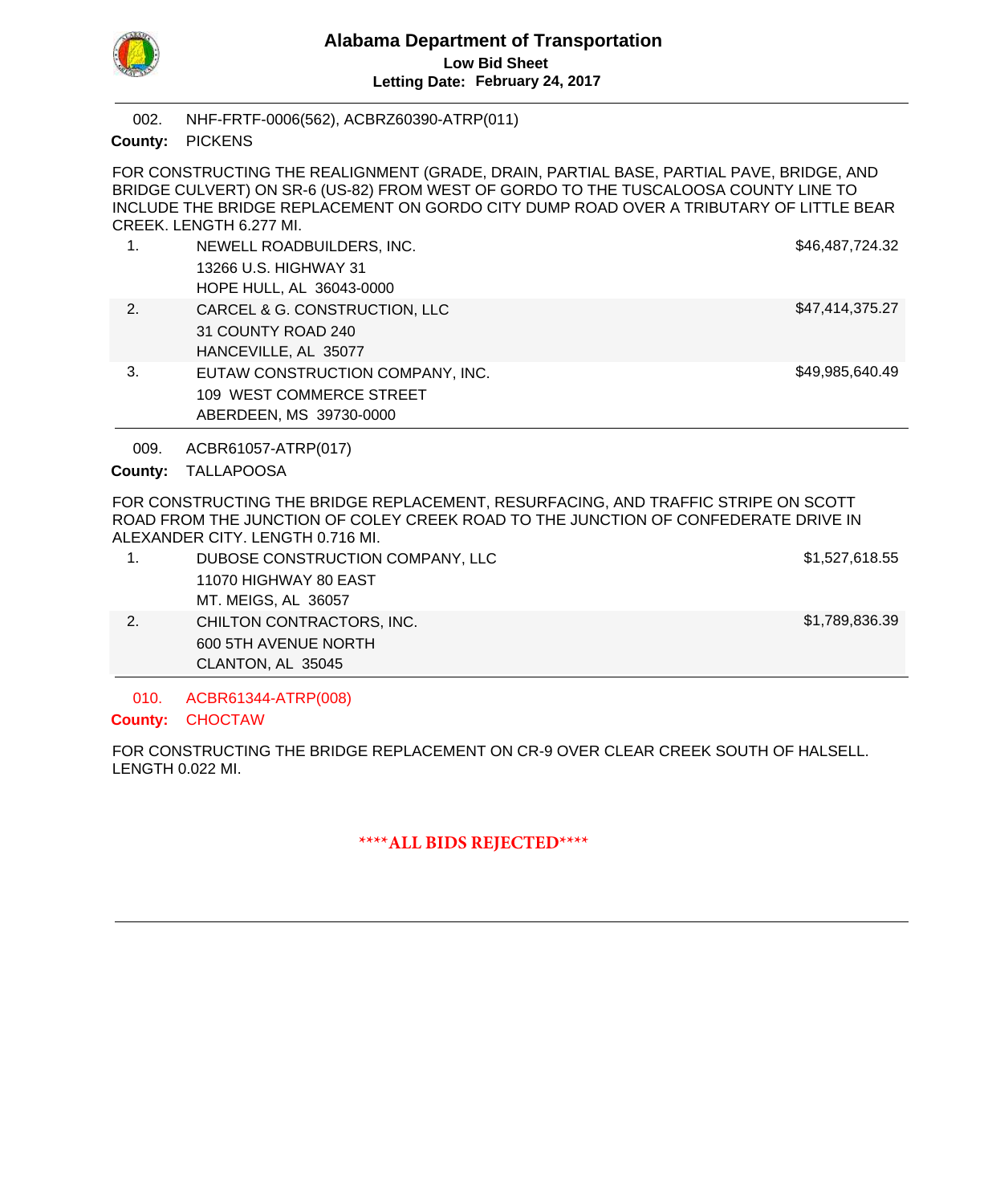ACBRZ59371-ATRP(015), ACBRZ59375-ATRP(014), ACBRZ59381-ATRP(014) 015.

## County: **CRENSHAW**

FOR CONSTRUCTING THE BRIDGE REPLACEMENTS AND APPROACHES ON SEXTON BRIDGE ROAD OVER LITTLE PATSALIGA CREEK NORTH OF RUTLEDGE (SITE 1); ON CR-9 (WEST ROBINSON ROAD) OVER GIN CREEK NORTHWEST OF RUTLEDGE (SITE 2); AND ON CR-196 (TEAGUE ROAD) OVER CANE CREEK WEST OF THE CENTENARY COMMUNITY (SITE 3). LENGTH 0.082 MI.

| 1. | G. W. NORRELL CONTRACTING COMPANY, INC.<br>289 MEETING AVENUE<br>GEORGIANA, AL 36033 | \$1,257,000.00 |
|----|--------------------------------------------------------------------------------------|----------------|
| 2. | NEWELL & BUSH, INC.<br>10470 U.S. HIGHWAY 80 EAST<br>MONTGOMERY, AL 36117-0000       | \$1,410,607.00 |
| 3. | MURPHREE BRIDGE CORPORATION<br>1627 COUNTY ROAD 1149<br>TROY, AL 36081               | \$1,474,043.76 |

ACBRZ60302-ATRP(011) 018.

County: CHILTON

FOR CONSTRUCTING THE BRIDGE REPLACEMENT ON CR-478 (DIXIE CAMP ROAD) OVER CARGILE CREEK. LENGTH 0.012 MI.

| 1. | THE BRIDGE BUILDERS OF ALABAMA, LLC<br>231 APPLEGATE TRACE<br>PELHAM, AL 35124       | \$372,196.00 |
|----|--------------------------------------------------------------------------------------|--------------|
| 2. | G. W. NORRELL CONTRACTING COMPANY, INC.<br>289 MEETING AVENUE<br>GEORGIANA, AL 36033 | \$502,879.00 |
| 3. | MCINNIS CONSTRUCTION, LLC<br>112 COUNTY ROAD 32E, #730<br>SUMMERDALE, AL 36580-9998  | \$520,490.00 |

ACBRZ61858-ATRP(011) 021.

County: LIMESTONE

FOR CONSTRUCTING THE BRIDGE REPLACEMENT ON QUINN ROAD OVER BEAUCHAMP BRANCH NORTHWEST OF ATHENS. LENGTH 0.137 MI.

| 1. | CARCEL & G. CONSTRUCTION, LLC<br>31 COUNTY ROAD 240 | \$625,029.62 |
|----|-----------------------------------------------------|--------------|
|    | HANCEVILLE, AL 35077                                |              |
| 2. | MILLER & MILLER, INC.                               | \$640,668.00 |
|    | 2106 MILLER FERRY WAY                               |              |
|    | HUNTSVILLE, AL 35801                                |              |
| 3. | B. H. CRAIG CONSTRUCTION COMPANY, INC.              | \$648,575.25 |
|    | 835 WALL STREET                                     |              |
|    | FLORENCE, AL 35630-0000                             |              |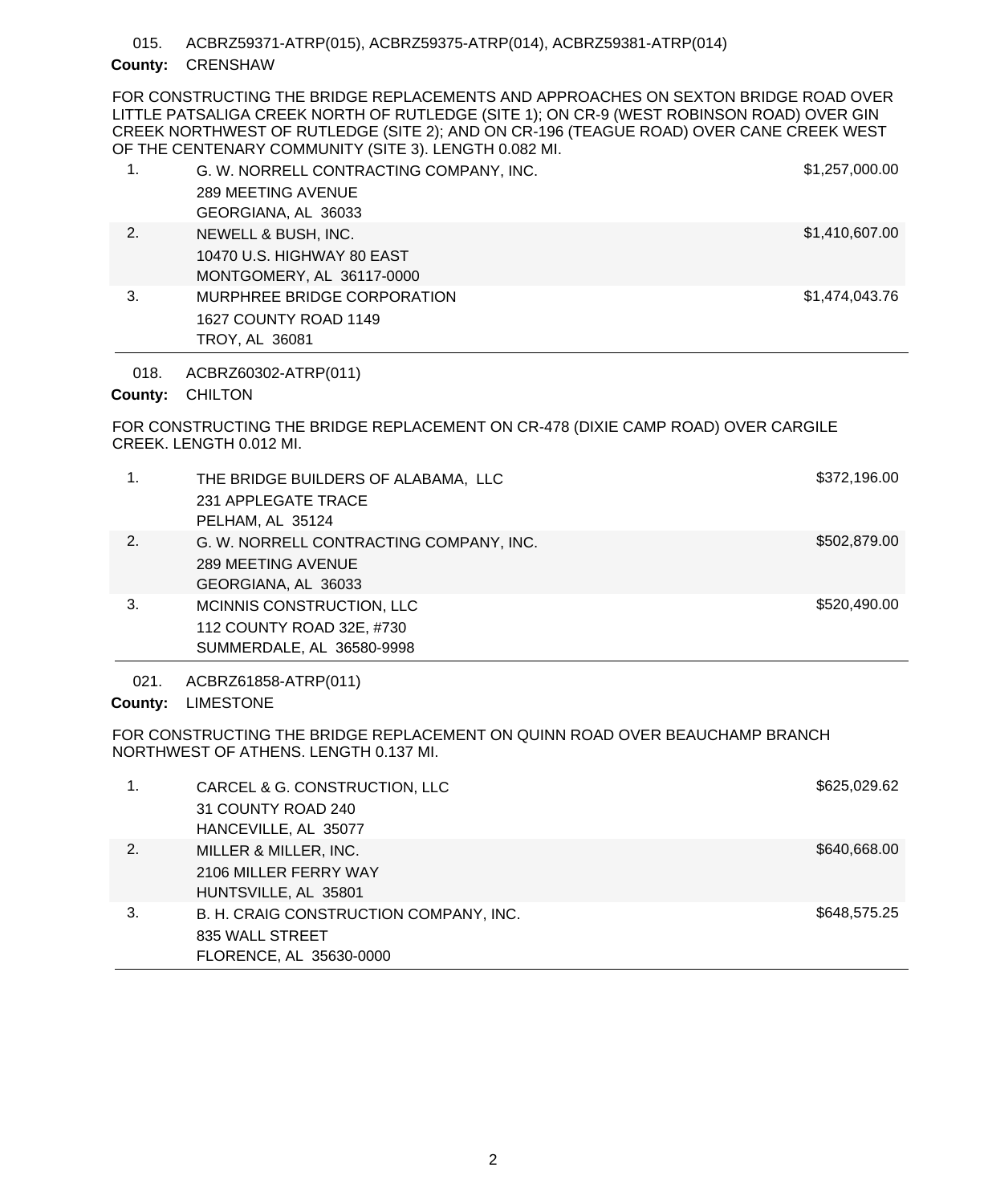## 033. APL-4413(252)

### County: MACON

FOR CONSTRUCTING THE RESURFACING AND TRAFFIC STRIPE ON TYSONVILLE ROAD FROM THE JUNCTION SR-8 (US-80) TO THE SOUTH END OF THE I-85 OVERPASS SOUTHWEST OF SHORTER. LENGTH 0.389 MI.

|    | WIREGRASS CONSTRUCTION COMPANY, INC. | \$347,152.81 |
|----|--------------------------------------|--------------|
|    | 170 EAST MAIN STREET                 |              |
|    | DOTHAN, AL 36301                     |              |
| 2. | MIDSOUTH PAVING, INC.                | \$378,232.51 |
|    | 500 RIVERHILLS PARK, SUITE 590       |              |
|    | BIRMINGHAM, AL 35242                 |              |

BR-0038(520) 035.

County: TALLADEGA

FOR CONSTRUCTING THE BRIDGE REPLACEMENT (GRADE, DRAIN, BASE, PAVE, SIGNAL, AND STRIPING) ON SR-33 (US-280) OVER THE NORFOLK SOUTHERN RAILROAD IN CHILDERSBURG. LENGTH 0.636 MI.

|    | <b>IKAROS, LLC</b><br>700 ENERGY CENTER BOULEVARD, SUITE 404<br>NORTHPORT, AL 35473-2793                        | \$9,900,000.00  |
|----|-----------------------------------------------------------------------------------------------------------------|-----------------|
| 2. | MCINNIS CONSTRUCTION, LLC<br>112 COUNTY ROAD 32E, #730<br>SUMMERDALE, AL 36580-9998                             | \$10,287,158.58 |
| 3. | WRIGHT BROTHERS CONSTRUCTION COMPANY, INC.<br>1500 LAUDERDALE MEMORIAL HIGHWAY, NW<br>CHARLESTON, TN 37310-0000 | \$10,931,809.54 |

BR-0117(502) 037.

# County: DEKALB

FOR CONSTRUCTING THE BRIDGE REPLACEMENT (GRADE, DRAIN, BASE, PAVE, AND BRIDGE) ON SR-117 AT THE AGS RAILROAD OVERPASS IN VALLEY HEAD. LENGTH 0.453 MI.

| $\mathbf{1}$ . | WIREGRASS CONSTRUCTION COMPANY, INC.<br><b>170 EAST MAIN STREET</b><br>DOTHAN, AL 36301                         | \$4,896,179.72 |
|----------------|-----------------------------------------------------------------------------------------------------------------|----------------|
| 2.             | THE BRIDGE BUILDERS OF ALABAMA, LLC<br>231 APPLEGATE TRACE<br>PELHAM, AL 35124                                  | \$5,077,010.74 |
| 3.             | WRIGHT BROTHERS CONSTRUCTION COMPANY, INC.<br>1500 LAUDERDALE MEMORIAL HIGHWAY, NW<br>CHARLESTON, TN 37310-0000 | \$5,362,589.91 |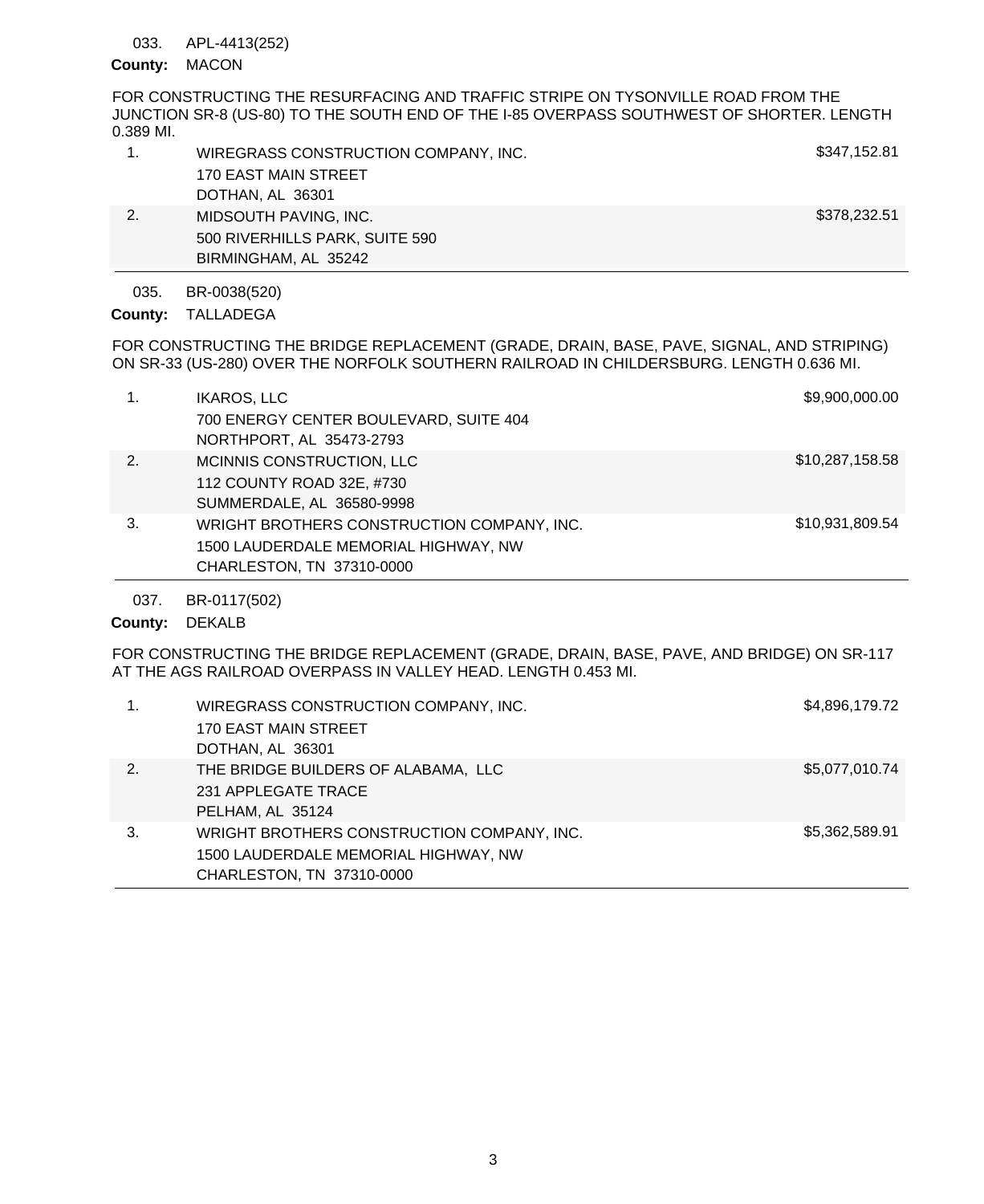BR-7009(600) 038.

County: JEFFERSON

FOR CONSTRUCTING THE BRIDGE REPLACEMENT AND ROUTE RELOCATION (GRADE, DRAIN, BASE, PAVE, SIGNALS, ITS, AND BRIDGE) ON SR-150 OVER SHADES CREEK AND THE C.S.X. RAILROAD FROM MP 6.400 WEST OF SHADES CREEK TO MP 7.000 EAST OF SHADES CREEK IN HOOVER. LENGTH 0.789 MI.

| 1. | BRASFIELD & GORRIE, L.L.C.             | \$16,499,998.61 |
|----|----------------------------------------|-----------------|
|    | 3021 7th AVENUE SOUTH                  |                 |
|    | BIRMINGHAM, AL 35233                   |                 |
| 2. | SCOTT BRIDGE COMPANY, INC.             | \$18,949,574.21 |
|    | 2641 INTERSTATE DRIVE                  |                 |
|    | OPELIKA, AL 36801                      |                 |
| 3. | <b>IKAROS, LLC</b>                     | \$19,800,000.00 |
|    | 700 ENERGY CENTER BOULEVARD, SUITE 404 |                 |
|    | NORTHPORT, AL 35473-2793               |                 |

BRZ-4814(251) 039.

County: MARSHALL

FOR CONSTRUCTING THE BRIDGE REPLACEMENT AND APPROACHES ON COCHRAN ROAD AT TURKEY CREEK. LENGTH 0.141 MI.

1. MILLER & MILLER, INC. **1. All and Struck and Struck and Struck and Struck and Struck and Struck and Struck and Struck and Struck and Struck and Struck and Struck and Struck and Struck and Struck and Struck and Struck an** 2106 MILLER FERRY WAY HUNTSVILLE, AL 35801

ERPR-9010(942) 041.

County: LOWNDES

FOR CONSTRUCTING THE SLOPE REPAIR (FRONT SLOPE FAILURE) ON SR-8 (US-80) AT MP 108.500 (EASTBOUND LANE) AND AT MP 110.700 (WESTBOUND LANE) WEST OF LOWNDESBORO.

|    | NEWELL ROADBUILDERS, INC.<br>13266 U.S. HIGHWAY 31<br>HOPE HULL, AL 36043-0000                  | \$204,537.50 |
|----|-------------------------------------------------------------------------------------------------|--------------|
| 2. | SMITHERMAN BROTHERS CONSTRUCTION CO, INC.<br>110 CECIL JACKSON BYPASS<br><b>SELMA, AL 36703</b> | \$223,744.75 |
| 3. | <b>GRADY RALLS &amp; SONS, INC.</b><br>12364 BROOKLYN ROAD<br>EVERGREEN, AL 36401-0000          | \$235,980.06 |

ERPR-9010(948), ERPR-9010(949) 043.

County: MARION

FOR CONSTRUCTING THE SLOPE REPAIRS (PERMANENT REPAIRS/SLIDE CORRECTIONS) ON I-22 NEAR EXIT 16 AT MP 17.200 (WESTBOUND LANE EXIT RAMP) (SITE 1) AND AT MP 16.900 (WESTBOUND LANE) SOUTH OF HAMILTON (SITE 2).

|    | CARCEL & G. CONSTRUCTION, LLC<br>31 COUNTY ROAD 240<br>HANCEVILLE, AL 35077            | \$728,308.75 |
|----|----------------------------------------------------------------------------------------|--------------|
| 2. | CORNERSTONE CIVIL CONTRACTORS, LLC<br>3101 MAIN AVENUE, SUITE D<br>NORTHPORT, AL 35476 | \$769,948.70 |
| 3. | E. O. BYARS CONSTRUCTION, INC.<br>1487 LOST CREEK ROAD<br>SULLIGENT, AL 35586          | \$770,044.00 |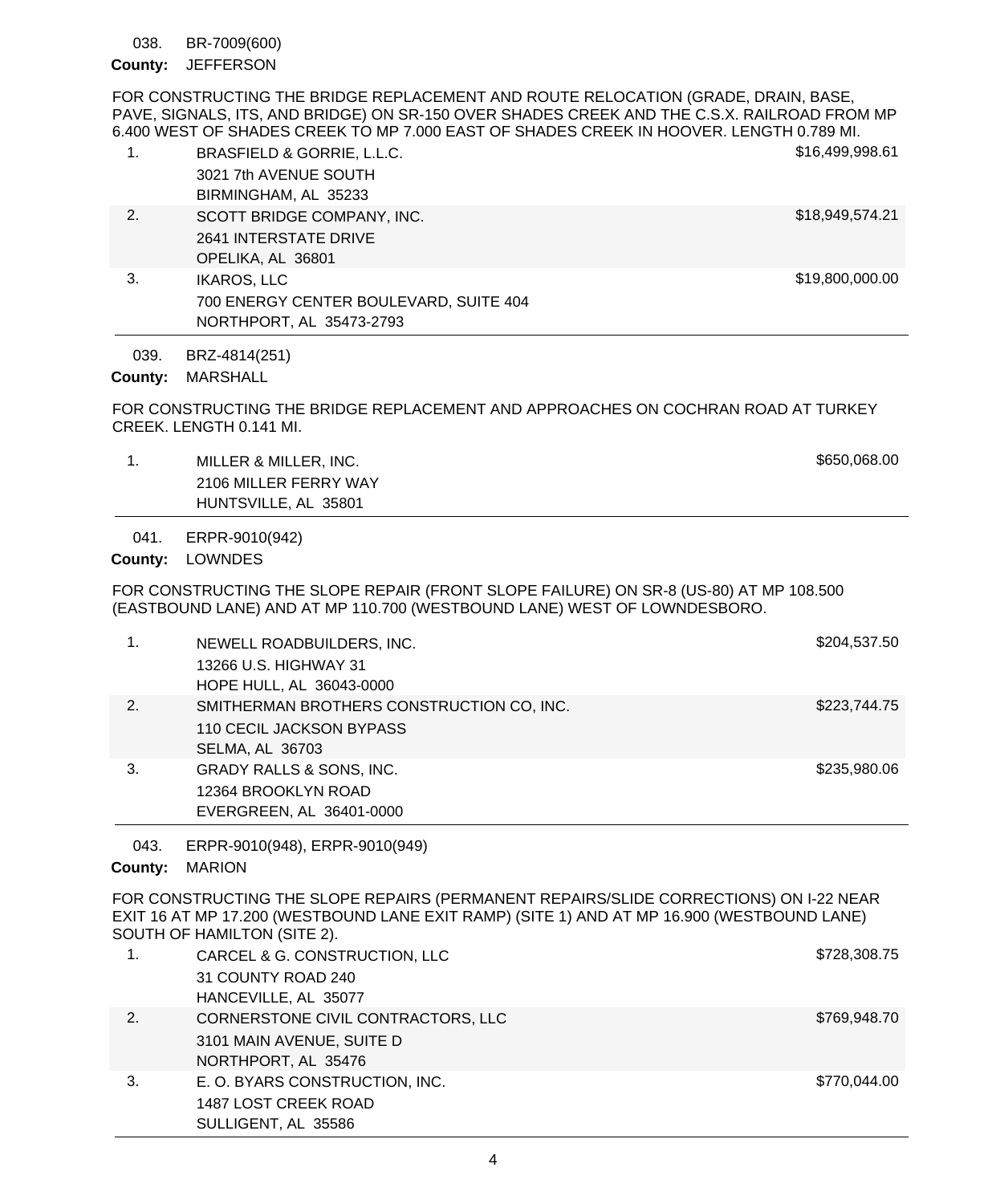#### HSIP-I059(393) 048.

### County: DEKALB

FOR CONSTRUCTING THE CABLE GUIDERAIL INSTALLATION ON I-59 FROM THE SR-117 INTERCHANGE (MP 231.400) IN HAMMONDVILLE TO THE GEORGIA STATE LINE. LENGTH 9.799 MI.

### **\*\*\*\*\* WITHDRAWN FROM THE LETTING \*\*\*\*\***

NH-0002(572) 051.

COLBERT **County:**

FOR CONSTRUCTING THE PLANING, RESURFACING, BRIDGE RAIL RETROFIT, AND TRAFFIC STRIPE ON SR-2 (US-72) FROM WEST OF THE INTERSECTION OF CHURCH LOOP ROAD TO THE TVA ACCESS ROAD AT THE RAILROAD CROSSING (MP 16.240) EAST OF BARTON. LENGTH 1.220 MI.

1. MIDSOUTH PAVING, INC. **6946,044.65** NO. 500 RIVERHILLS PARK, SUITE 590 BIRMINGHAM, AL 35242

421 GREAT CIRCLE ROAD NASHVILLE, TN 37228-0000

2. ROGERS GROUP, INC. **1992.** The state of the state of the state of the state of the state of the state of the state of the state of the state of the state of the state of the state of the state of the state of the state

NH-0002(573) 052.

County: JACKSON

FOR CONSTRUCTING THE PLANING, RESURFACING, AND TRAFFIC STRIPE ON SR-2 (US-72) FROM THE NORTH END OF THE SR-277 OVERPASS IN STEVENSON TO THE INTERSECTION OF CR-94. LENGTH 5.439 MI.

1. WIREGRASS CONSTRUCTION COMPANY, INC. \$2,731,213.91 170 EAST MAIN STREET DOTHAN, AL 36301

NH-0035(531) 054.

County: JACKSON

FOR CONSTRUCTING THE PLANING, RESURFACING, AND TRAFFIC STRIPE ON SR-35 FROM THE INTERSECTION OF CR-47 AND CR-100 NORTH OF POWELL TO NORTH OF THE INTERSECTION OF CR-43 IN SECTION. LENGTH 5.280 MI.

1. WIREGRASS CONSTRUCTION COMPANY, INC. \$4,690,043.17 170 EAST MAIN STREET DOTHAN, AL 36301

NH-HSIP-0001(594) 057.

County: LEE

FOR CONSTRUCTING THE SAFETY WIDENING, PLANING, RESURFACING, AND TRAFFIC STRIPE ON SR-1 (US-431) FROM THE JUNCTION OF COLUMBUS PARKWAY (MP 137.406) IN OPELIKA TO THE CHAMBERS COUNTY LINE. LENGTH 8.993 MI.

|    | EAST ALABAMA PAVING COMPANY, INC. | \$3,203,867.57 |
|----|-----------------------------------|----------------|
|    | 11 OLD COLUMBUS ROAD              |                |
|    | OPELIKA, AL 36804                 |                |
| 2. | ROBINSON PAVING COMPANY, INC.     | \$4,500,897.86 |
|    | 5425 SCHATULGA ROAD               |                |
|    | COLUMBUS, GA 31907                |                |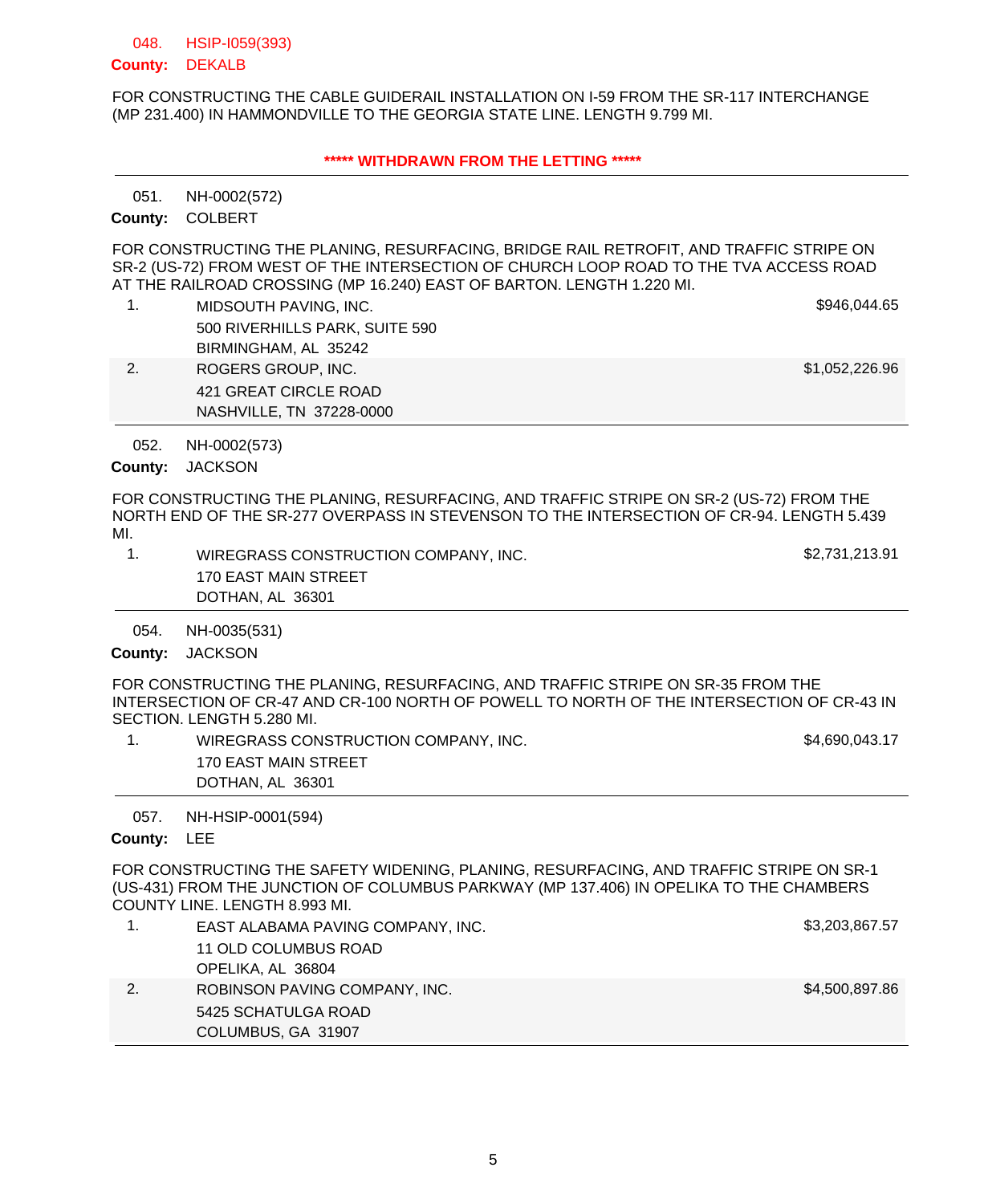#### NH-HSIP-0001(595) 058.

## County: RANDOLPH

FOR CONSTRUCTING THE SAFETY WIDENING, PLANING, RESURFACING, AND TRAFFIC STRIPE ON SR-1 (US-431) FROM MP 195.573 NORTH OF WEDOWEE TO NORTH OF THE INTERSECTION OF CR-29. LENGTH 8.276 MI.

|    | MIDSOUTH PAVING, INC.              | \$2,519,806.65 |
|----|------------------------------------|----------------|
|    | 500 RIVERHILLS PARK, SUITE 590     |                |
|    | BIRMINGHAM, AL 35242               |                |
| 2. | MCCARTNEY CONSTRUCTION CO., INC.   | \$2,695,959.15 |
|    | 331 ALBERT RAINS BOULEVARD         |                |
|    | GADSDEN, AL 35901-0000             |                |
| 3. | GARY INGRAM GRADING & PAVING, INC. | \$3,315,682.12 |
|    | 1767 GRIFFIN SHOALS ROAD           |                |
|    | DADEVILLE, AL 36853                |                |

#### STPAA-0003(602) 061.

## ESCAMBIA **County:**

FOR CONSTRUCTING THE PLANING, RESURFACING, AND TRAFFIC STRIPE ON SR-3 (US-31) FROM THE INTERSECTION OF FLORIDA HIGHWAY WEST OF CANOE TO MP 55.300 IN FLOMATON. LENGTH 10.299 MI.

| 1. | MOBILE ASPHALT COMPANY, LLC               | \$1,497,500.00 |
|----|-------------------------------------------|----------------|
|    | 3151 HAMILTON BOULEVARD                   |                |
|    | THEODORE, AL 36582                        |                |
| 2. | H. O. WEAVER & SONS, INC.                 | \$1,725,814.96 |
|    | 7450 HOWELLS FERRY ROAD                   |                |
|    | MOBILE, AL 36618                          |                |
| 3. | JOHN G. WALTON CONSTRUCTION COMPANY, INC. | \$1,766,647.00 |
|    | 1806 WOLF RIDGE ROAD                      |                |
|    | MOBILE, AL 36618                          |                |

STPAA-0003(603) 062.

ESCAMBIA **County:**

FOR CONSTRUCTING THE PLANING, RESURFACING, BRIDGE RAIL RETROFIT, AND TRAFFIC STRIPE ON SR-3 (US-31) FROM THE BALDWIN COUNTY LINE TO THE INTERSECTION OF FLORIDA HIGHWAY WEST OF CANOE. LENGTH 11.000 MI.

|    | MOBILE ASPHALT COMPANY, LLC               | \$1,800,000.00 |
|----|-------------------------------------------|----------------|
|    | 3151 HAMILTON BOULEVARD                   |                |
|    | THEODORE, AL 36582                        |                |
| 2. | H. O. WEAVER & SONS, INC.                 | \$2,004,281.27 |
|    | 7450 HOWELLS FERRY ROAD                   |                |
|    | MOBILE, AL 36618                          |                |
| 3. | JOHN G. WALTON CONSTRUCTION COMPANY, INC. | \$2,070,527.00 |
|    | 1806 WOLF RIDGE ROAD                      |                |
|    | MOBILE, AL 36618                          |                |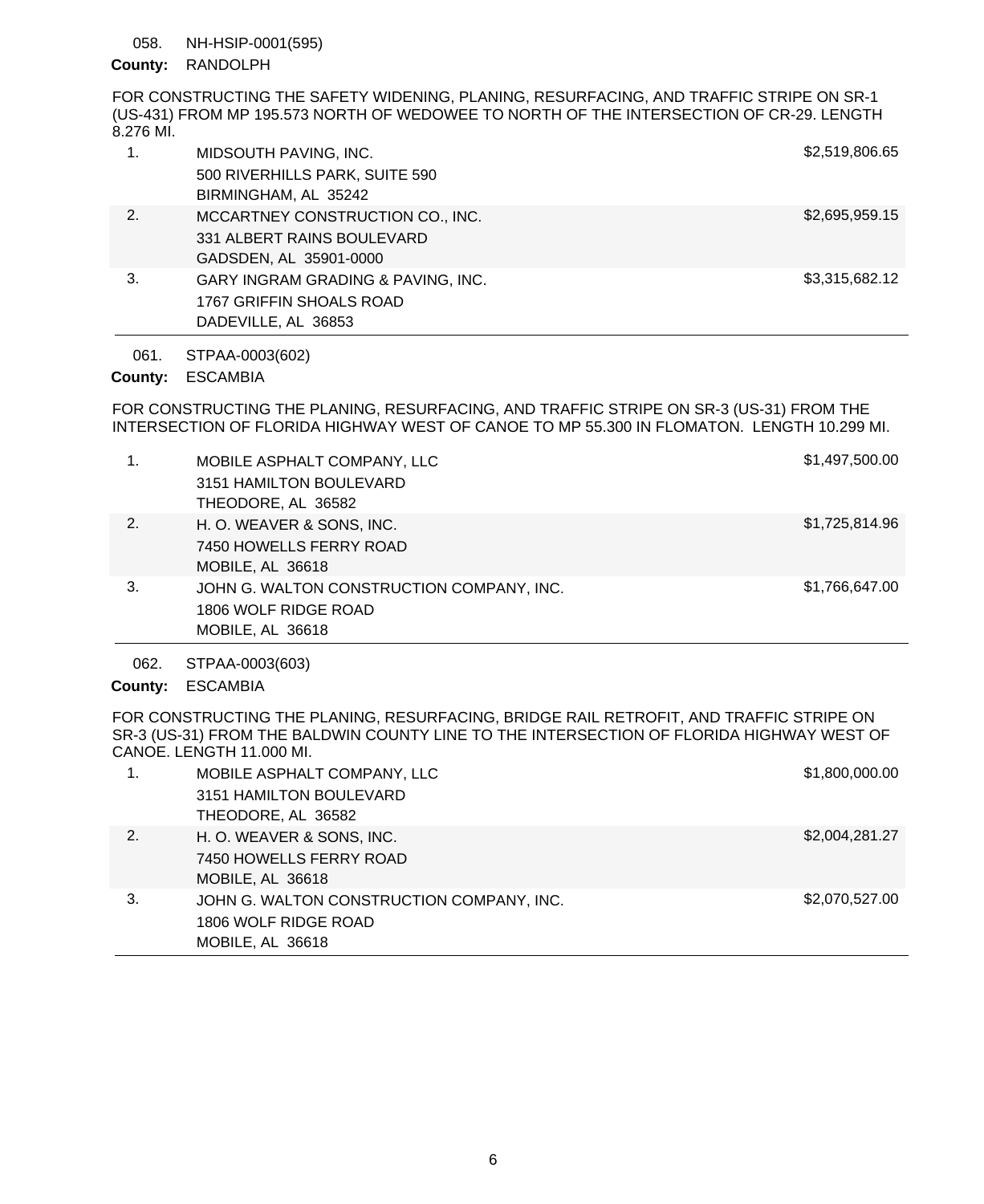#### STPAA-0009(560) 063.

### County: CHEROKEE

FOR CONSTRUCTING THE PLANING, RESURFACING, AND TRAFFIC STRIPE ON SR-9 FROM THE INTERSECTION OF SR-25 (US-411) TO THE JUNCTION OF SR-68 IN CENTRE. LENGTH 0.920 MI.

|    | MCCARTNEY CONSTRUCTION CO., INC. | \$369,956.59 |
|----|----------------------------------|--------------|
|    | 331 ALBERT RAINS BOULEVARD       |              |
|    | GADSDEN, AL 35901-0000           |              |
| 2. | GOOD HOPE CONTRACTING CO., INC.  | \$378,890.00 |
|    | 3280 COUNTY ROAD 437             |              |
|    | CULLMAN, AL 35057-0000           |              |

STPAA-0014(540) 064.

# ELMORE **County:**

FOR CONSTRUCTING THE PLANING, RESURFACING, AND TRAFFIC STRIPE ON SR-14 FROM JUST EAST OF THE I-65 INTERCHANGE (MP 157.537) IN MILLBROOK TO JUST WEST OF THE JUNCTION OF SR-143 (MP 160.162) IN ELMORE. LENGTH 2.624 MI.

| 1. | ASPHALT CONTRACTORS, INC.            | \$1,153,147.00 |
|----|--------------------------------------|----------------|
|    | 6370 TAYLOR CIRCLE                   |                |
|    | MONTGOMERY, AL 36117-0000            |                |
| 2. | WIREGRASS CONSTRUCTION COMPANY, INC. | \$1,194,940.84 |
|    | 170 EAST MAIN STREET                 |                |
|    | DOTHAN, AL 36301                     |                |
| 3. | MIDSOUTH PAVING, INC.                | \$1,260,427.85 |
|    | 500 RIVERHILLS PARK, SUITE 590       |                |
|    | BIRMINGHAM, AL 35242                 |                |
|    |                                      |                |

STPAA-0016(521) 065.

### County: MOBILE

FOR CONSTRUCTING THE PLANING, RESURFACING, AND TRAFFIC STRIPE ON SR-16 (US-90) FROM EAST OF THE INTERSECTION OF RAMSEY ROAD IN GRAND BAY TO THE WEST END OF THE FOWL RIVER BRIDGE WEST OF THEODORE. LENGTH 7.310 MI.

| 1. | H. O. WEAVER & SONS, INC.<br>7450 HOWELLS FERRY ROAD<br>MOBILE, AL 36618              | \$1,520,602.75 |
|----|---------------------------------------------------------------------------------------|----------------|
| 2. | JOHN G. WALTON CONSTRUCTION COMPANY, INC.<br>1806 WOLF RIDGE ROAD<br>MOBILE, AL 36618 | \$1,567,233.17 |
| 3. | MOBILE ASPHALT COMPANY, LLC<br>3151 HAMILTON BOULEVARD<br>THEODORE, AL 36582          | \$1,675,000.00 |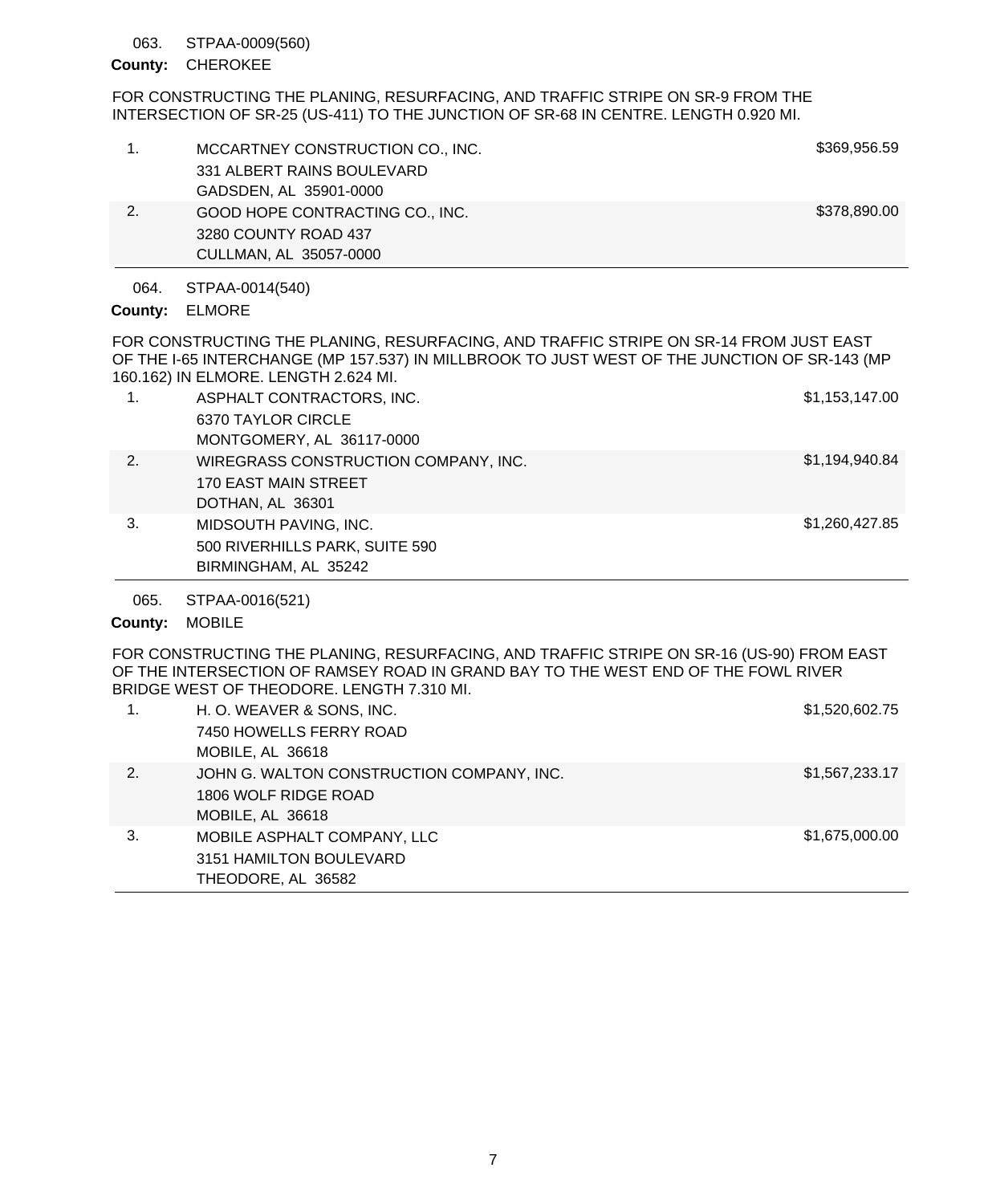STPAA-0010(539), STPAA-0017(566) 066.

## County: CHOCTAW

FOR CONSTRUCTING THE PLANING, RESURFACING, AND TRAFFIC STRIPE ON SR-10 FROM 2.017 MILES WEST OF THE INTERSECTION OF SR-17 TO 1.078 MILES EAST OF THE INTERSECTION OF SR-17 IN BUTLER (SITE 1) AND ON SR-17 FROM THE WAHALAK CREEK BRIDGE (MP 107.288) TO 0.205 MILE NORTH OF THE INTERSECTION OF SR-10 IN BUTLER (SITE 2). LENGTH 4.745 MI.

| 1. | H. O. WEAVER & SONS, INC.<br>7450 HOWELLS FERRY ROAD<br>MOBILE, AL 36618                   | \$1,047,588.63 |
|----|--------------------------------------------------------------------------------------------|----------------|
| 2. | S. T. BUNN CONSTRUCTION COMPANY, INC.<br>1904 UNIVERSITY BOULEVARD<br>TUSCALOOSA, AL 35401 | \$1,163,702.90 |
| 3. | MOBILE ASPHALT COMPANY, LLC<br>3151 HAMILTON BOULEVARD<br>THEODORE, AL 36582               | \$1,183,650.00 |

STPAA-0021(557) 067.

County: MONROE

FOR CONSTRUCTING THE PLANING, RESURFACING, AND TRAFFIC STRIPE ON SR-21 FROM THE JUNCTION OF SR-47 TO THE WILCOX COUNTY LINE. LENGTH 7.581 MI.

| 1. | MIDSOUTH PAVING, INC.<br>500 RIVERHILLS PARK, SUITE 590<br>BIRMINGHAM, AL 35242 | \$1,686,146.94 |
|----|---------------------------------------------------------------------------------|----------------|
| 2. | H. O. WEAVER & SONS, INC.<br>7450 HOWELLS FERRY ROAD<br>MOBILE, AL 36618        | \$1,689,825.34 |
| 3. | MOBILE ASPHALT COMPANY, LLC<br>3151 HAMILTON BOULEVARD<br>THEODORE, AL 36582    | \$1,720,000.00 |

STPAA-0127(502) 069.

County: LIMESTONE

FOR CONSTRUCTING THE PLANING, RESURFACING, AND TRAFFIC STRIPE ON SR-127 FROM NORTH OF THE JUNCTION OF WIRE WAY ROAD TO THE TENNESSEE STATE LINE. LENGTH 5.407 MI.

| 1. | JOE KEENUM EXCAVATION & CONSTRUCTION, INC. | \$1,337,876.05 |
|----|--------------------------------------------|----------------|
|    | 302 BRICK PIKE ROAD                        |                |
|    | MUSCLE SHOALS, AL 35661                    |                |
| 2. | REED CONTRACTING SERVICES, INC.            | \$1,367,050.82 |
|    | 2512 TRIANA BLVD, SW                       |                |
|    | HUNTSVILLE, AL 35805                       |                |
| 3. | WIREGRASS CONSTRUCTION COMPANY, INC.       | \$1,759,325.63 |
|    | <b>170 EAST MAIN STREET</b>                |                |
|    | DOTHAN, AL 36301                           |                |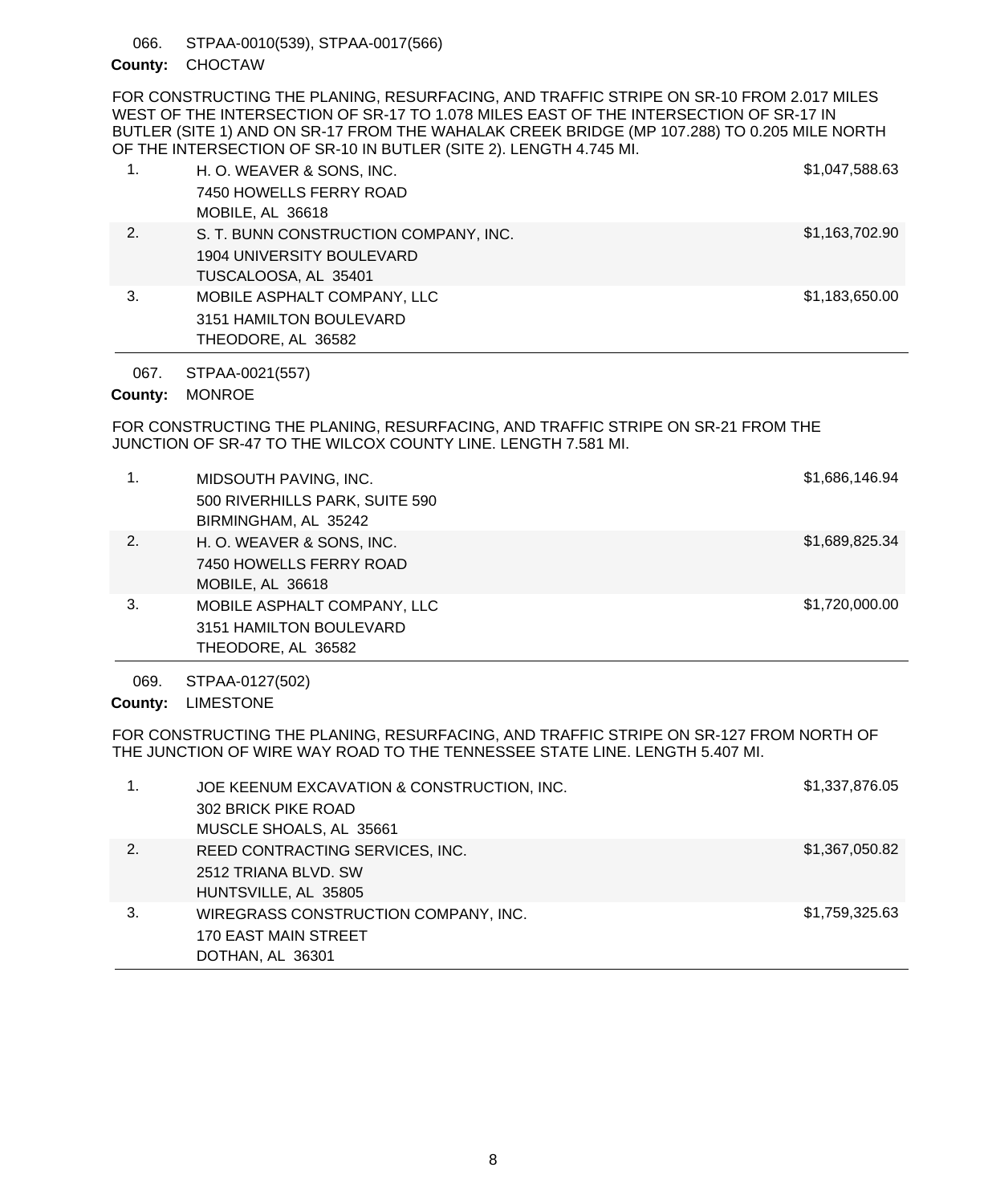#### STPAA-0202(523) 070.

## CALHOUN **County:**

FOR CONSTRUCTING THE PLANING, RESURFACING AND TRAFFIC STRIPE ON SR-202 FROM EAST OF THE I-20 INTERCHANGE TO EAST OF THE JUNCTION OF CR-109. LENGTH 4.355 MI.

| 1. | MIDSOUTH PAVING, INC.            | \$1,823,050.46 |
|----|----------------------------------|----------------|
|    | 500 RIVERHILLS PARK, SUITE 590   |                |
|    | BIRMINGHAM, AL 35242             |                |
| 2. | MCCARTNEY CONSTRUCTION CO., INC. | \$1,840,127.51 |
|    | 331 ALBERT RAINS BOULEVARD       |                |
|    | GADSDEN, AL 35901-0000           |                |
|    |                                  |                |

STPAA-0237(500) 071.

County: FRANKLIN

FOR CONSTRUCTING THE PLANING, RESURFACING, AND TRAFFIC STRIPE ON SR-237 FROM THE MARION COUNTY LINE TO THE JUNCTION OF SR-13 IN PHIL CAMPBELL. LENGTH 3.253 MI.

|    | ROGERS GROUP, INC.             | \$872,307.80   |
|----|--------------------------------|----------------|
|    | 421 GREAT CIRCLE ROAD          |                |
|    | NASHVILLE, TN 37228-0000       |                |
| 2. | MIDSOUTH PAVING, INC.          | \$1,142,748.97 |
|    | 500 RIVERHILLS PARK, SUITE 590 |                |
|    | BIRMINGHAM, AL 35242           |                |

STPAA-0243(503) 072.

# County: FRANKLIN

FOR CONSTRUCTING THE PLANING, RESURFACING, AND TRAFFIC STRIPE ON SR-243 FROM JUST SOUTH OF THE INTERSECTION OF CR-81 TO SOUTH OF THE JUNCTION OF CR-44 SOUTH OF RUSSELLVILLE. LENGTH 7.991 MI.

| ROGERS GROUP, INC.             | \$1,926,104.93 |
|--------------------------------|----------------|
| 421 GREAT CIRCLE ROAD          |                |
| NASHVILLE, TN 37228-0000       |                |
| MIDSOUTH PAVING, INC.          | \$2,472,210.98 |
| 500 RIVERHILLS PARK, SUITE 590 |                |
| BIRMINGHAM, AL 35242           |                |

#### STPAA-0076(506) 073.

County: TALLADEGA

FOR CONSTRUCTING THE PLANING, RESURFACING, AND TRAFFIC STRIPE ON SR-76 FROM 0.100 MILE EAST OF THE JUNCTION OF MALLORY LANE (MP 11.630) EAST OF CHILDERSBURG TO THE JUNCTION OF SR-21 IN WINTERBORO. LENGTH 4.967 MI.

| 1. | MCCARTNEY CONSTRUCTION CO., INC. | \$1,370,540.66 |
|----|----------------------------------|----------------|
|    | 331 ALBERT RAINS BOULEVARD       |                |
|    | GADSDEN, AL 35901-0000           |                |
| 2. | GOOD HOPE CONTRACTING CO., INC.  | \$1,581,160.27 |
|    | 3280 COUNTY ROAD 437             |                |
|    | CULLMAN, AL 35057-0000           |                |
| 3. | DUNN CONSTRUCTION COMPANY, INC.  | \$1,840,603.65 |
|    | 3905 MESSER AIRPORT HIGHWAY      |                |
|    | BIRMINGHAM, AL 35222             |                |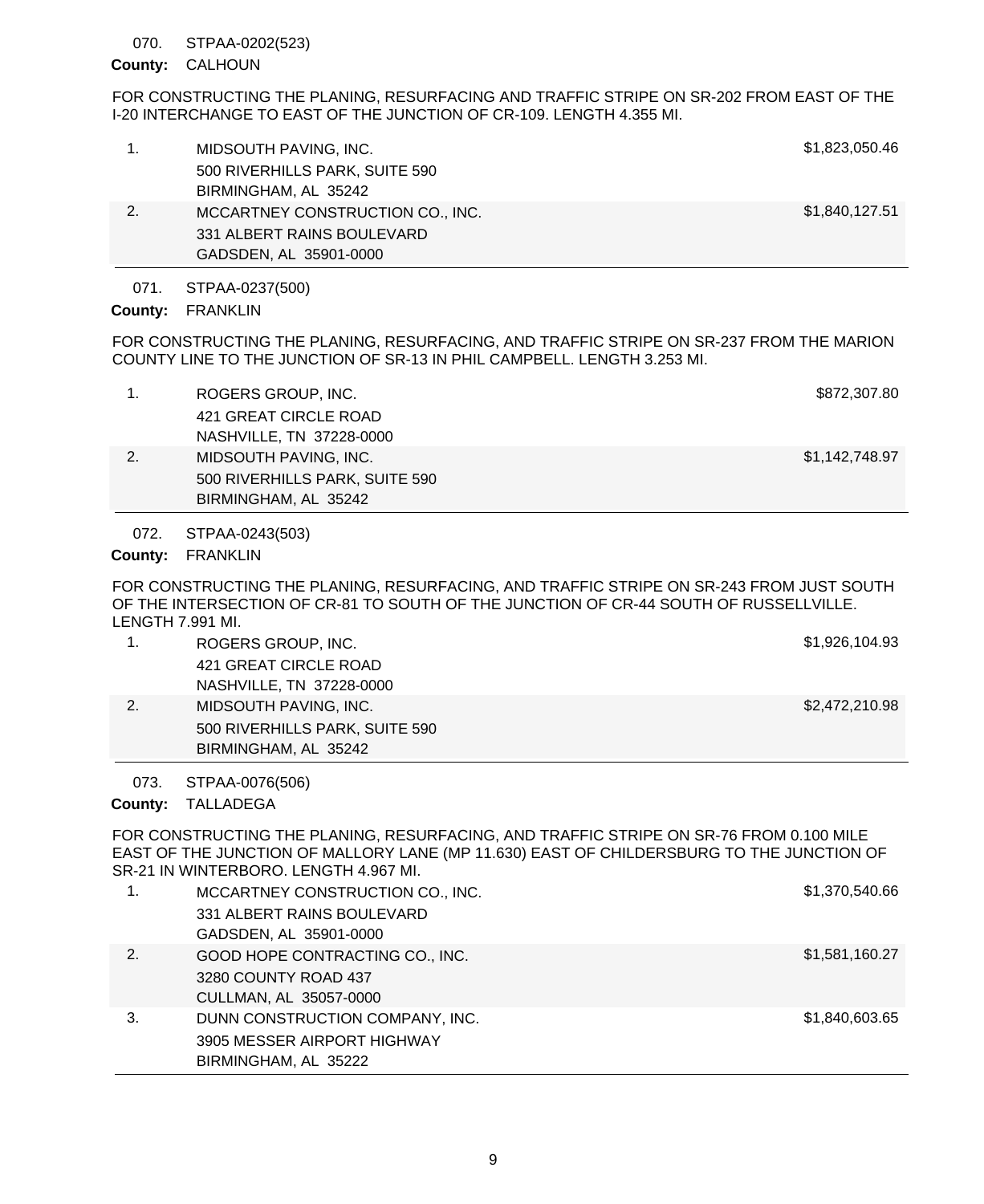#### STPAA-HSIP-0009(562) 075.

### County: CLAY

FOR CONSTRUCTING THE SAFETY WIDENING, PLANING, RESURFACING, AND TRAFFIC STRIPE ON SR-9 FROM THE MAD INDIAN CREEK BRIDGE (MP 193.927) NORTH OF BARFIELD TO THE CLEBURNE COUNTY LINE. LENGTH 9.241 MI.

| $\mathbf{1}$ . | MIDSOUTH PAVING, INC.              | \$2,293,858.05 |
|----------------|------------------------------------|----------------|
|                | 500 RIVERHILLS PARK, SUITE 590     |                |
|                | BIRMINGHAM, AL 35242               |                |
| 2.             | MCCARTNEY CONSTRUCTION CO., INC.   | \$2,648,620.41 |
|                | 331 ALBERT RAINS BOULEVARD         |                |
|                | GADSDEN, AL 35901-0000             |                |
| 3.             | GARY INGRAM GRADING & PAVING, INC. | \$2,849,570.19 |
|                | 1767 GRIFFIN SHOALS ROAD           |                |
|                | DADEVILLE, AL 36853                |                |

STPAA-HSIP-0021(556) 076.

## County: MONROE

FOR CONSTRUCTING THE SAFETY WIDENING, PLANING, RESURFACING, AND TRAFFIC STRIPE ON SR-21 FROM 0.080 MILE SOUTH OF THE OVERPASS BRIDGE IN TUNNEL SPRINGS TO 0.670 MILE SOUTH OF THE JUNCTION OF SR-265 IN BEATRICE. LENGTH 6.282 MI.

| 1. | MIDSOUTH PAVING, INC.<br>500 RIVERHILLS PARK, SUITE 590<br>BIRMINGHAM, AL 35242 | \$1,484,512.22 |
|----|---------------------------------------------------------------------------------|----------------|
| 2. | MOBILE ASPHALT COMPANY, LLC<br>3151 HAMILTON BOULEVARD<br>THEODORE, AL 36582    | \$1,486,000.00 |
| 3. | H. O. WEAVER & SONS, INC.<br>7450 HOWELLS FERRY ROAD<br>MOBILE, AL 36618        | \$1,505,625.60 |

#### STPAA-HSIP-0169(502) 077.

### County: RUSSELL

FOR CONSTRUCTING THE SAFETY WIDENING, PLANING, RESURFACING, AND TRAFFIC STRIPE ON SR-169 FROM THE JUNCTION OF SR-1 (US-431) NORTH OF SEALE TO THE JUNCTION OF SR-8 (US-80) IN CRAWFORD. LENGTH 9.704 MI.

### **\*\*\*\*\* WITHDRAWN FROM THE LETTING \*\*\*\*\***

#### STPAA-HSIP-0069(552) 078.

### County: MARENGO

FOR CONSTRUCTING THE SAFETY WIDENING, RESURFACING (SCRUB SEAL), AND TRAFFIC STRIPE ON SR-69 FROM THE INTERSECTION OF SR-10 WEST OF NANAFALIA TO THE JUNCTION OF SR-114 IN MYRTLEWOOD. LENGTH 10.451 MI.

**\*\*\*\*\* WITHDRAWN FROM THE LETTING \*\*\*\*\***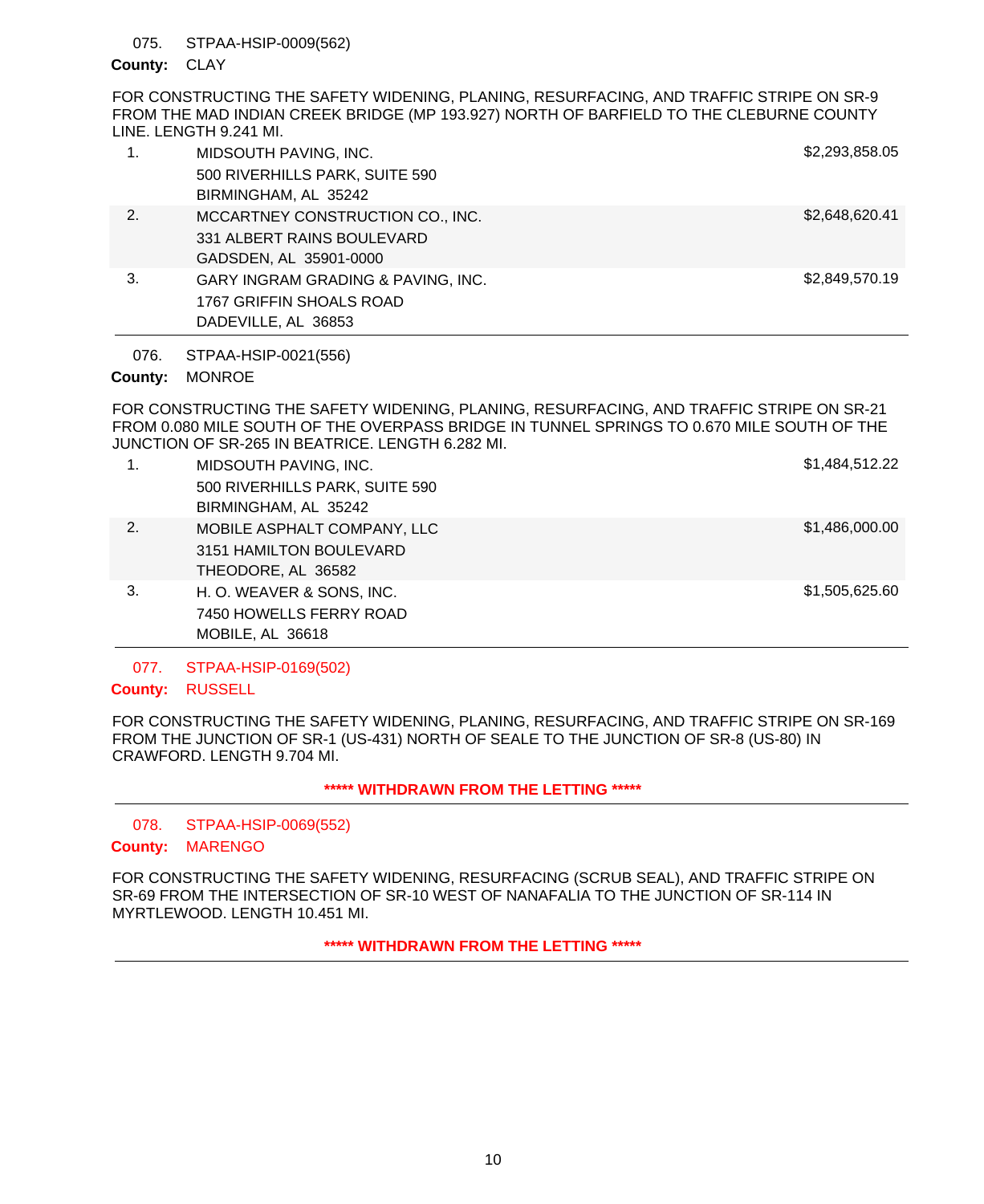#### STPBH-5915(253) 080.

## County: SHELBY

FOR CONSTRUCTING THE PLANING, RESURFACING, AND TRAFFIC STRIPE ON CR-13 FROM THE BIBB COUNTY LINE TO THE JUNCTION OF CR-52 WEST OF HELENA. LENGTH 9.543 MI.

| 1.   | WIREGRASS CONSTRUCTION COMPANY, INC.<br>170 EAST MAIN STREET<br>DOTHAN, AL 36301       | \$1,442,990.75 |
|------|----------------------------------------------------------------------------------------|----------------|
| 2.   | MIDSOUTH PAVING, INC.<br>500 RIVERHILLS PARK, SUITE 590<br>BIRMINGHAM, AL 35242        | \$1,573,934.99 |
| 3.   | DUNN CONSTRUCTION COMPANY, INC.<br>3905 MESSER AIRPORT HIGHWAY<br>BIRMINGHAM, AL 35222 | \$1,711,315.99 |
| 083. | STPMN-2615(254)                                                                        |                |

ELMORE **County:**

FOR CONSTRUCTING THE RESURFACING (MICRO-SURFACING SEAL COAT) AND TRAFFIC STRIPE ON CR-66 (DEXTER ROAD) AND PIERCE CHAPEL ROAD FROM THE JUNCTION OF GRIER ROAD TO THE JUNCTION OF SR-170 WEST OF ECLECTIC. LENGTH 4.424 MI.

|    | VANCE BROTHERS, INC.             | \$214,343.02 |
|----|----------------------------------|--------------|
|    | 5201 BRIGHTON                    |              |
|    | KANSAS CITY, MO 64130            |              |
| 2. | WHITAKER CONTRACTING CORPORATION | \$247,078.96 |
|    | 692 CONVICT CAMP ROAD            |              |
|    | GUNTERSVILLE, AL 35976-0000      |              |

STPMN-2615(255) 084.

### ELMORE **County:**

FOR CONSTRUCTING THE BRIDGE REPLACEMENTS ON CR-3 (INGRAM ROAD) OVER MIDDLE CREEK SPUR (SITE 1) AND OVER MIDDLE CREEK (SITE 2) SOUTH OF DEATSVILLE. LENGTH 0.017 MI.

|    | H & L CONSTRUCTION, INC.<br>20 HENDERSON HIGHWAY<br>TROY, AL 36079-0000 | \$489,777.00 |
|----|-------------------------------------------------------------------------|--------------|
| 2. | GLASGOW CONSTRUCTION CO., INC.<br>521 GLASGOW LOOP<br>GUIN, AL 35563    | \$584,497.65 |
| 3. | MSE BUILDING COMPANY, INC.<br>5500 DERBY DRIVE<br>BIRMINGHAM, AL 35210  | \$632,771.00 |

STPNU-0614(251) 087.

County: BULLOCK

FOR CONSTRUCTING THE WIDENING, RESURFACING, AND TRAFFIC STRIPE ON CR-8 FROM THE INTERSECTION OF SR-15 (US-29) IN PEROTE TO THE JUNCTION OF SR-239. LENGTH 5.654 MI.

| ASPHALT CONTRACTORS, INC.            | \$986,568.30   |
|--------------------------------------|----------------|
| 6370 TAYLOR CIRCLE                   |                |
| MONTGOMERY, AL 36117-0000            |                |
| WIREGRASS CONSTRUCTION COMPANY, INC. | \$1,147,772.41 |
| 170 EAST MAIN STREET                 |                |
| DOTHAN, AL 36301                     |                |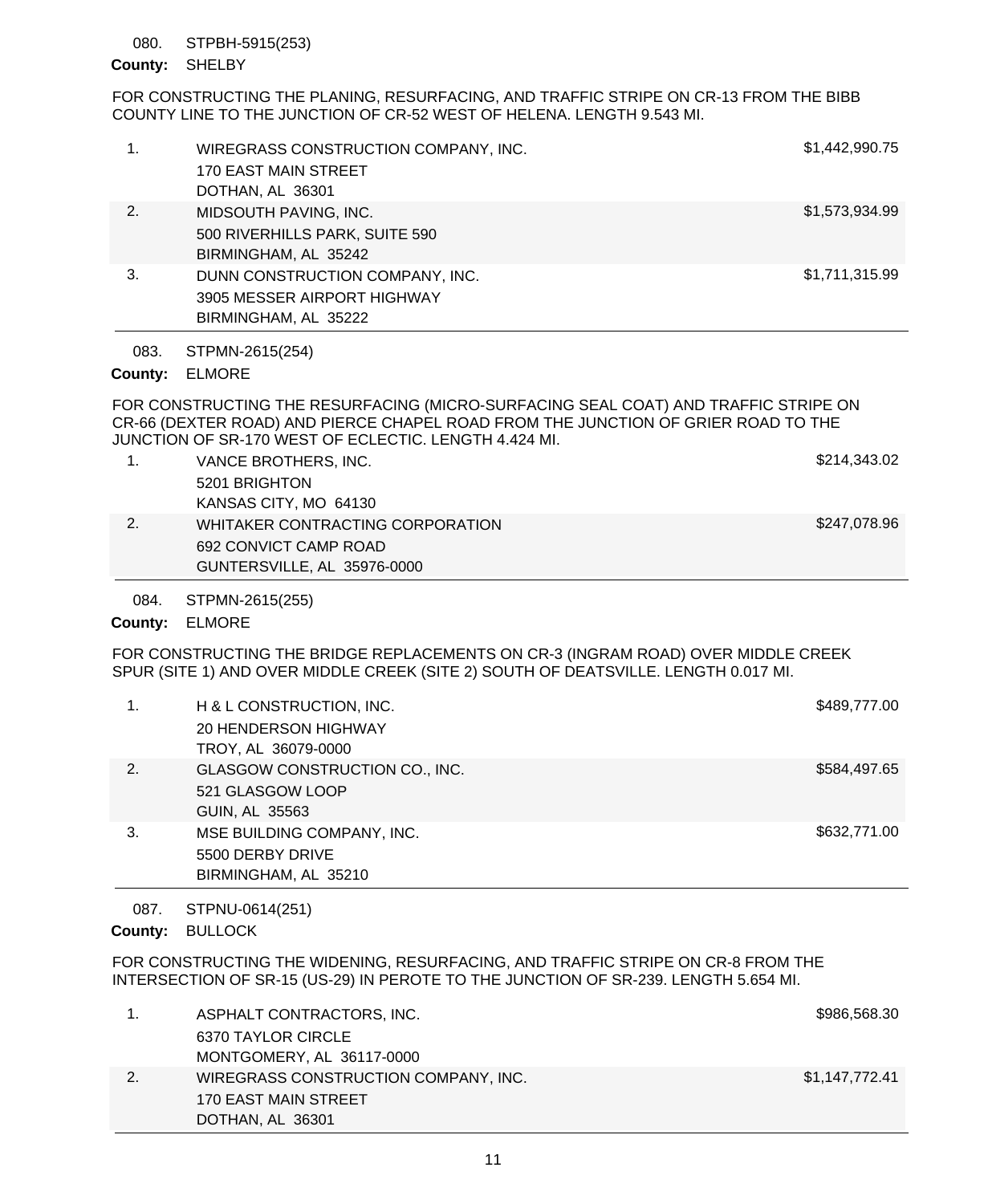#### STPNU-1615(250) 090.

### County: COFFEE

FOR CONSTRUCTING THE RESURFACING AND TRAFFIC STRIPE ON CR-216 AND CR-138 FROM THE JUNCTION OF SR-125 TO THE JUNCTION OF CR-114 EAST OF VICTORIA. LENGTH 3.597 MI.

| 091.<br>County: | BIRMINGHAM, AL 35242<br>STPNU-3015(251), STPNU-3015(252)<br><b>FRANKLIN</b> |              |
|-----------------|-----------------------------------------------------------------------------|--------------|
| 2.              | MIDSOUTH PAVING, INC.<br>500 RIVERHILLS PARK, SUITE 590                     | \$767,699.23 |
|                 | <b>170 EAST MAIN STREET</b><br>DOTHAN, AL 36301                             |              |
|                 | WIREGRASS CONSTRUCTION COMPANY, INC.                                        | \$669,959.58 |

FOR CONSTRUCTING THE RESURFACING AND TRAFFIC STRIPE ON CR-11 FROM THE MISSISSIPPI STATE LINE TO THE JUNCTION OF HAPPY HOLLER ROAD (SITE 1) AND THE CULVERT EXTENSION, RESURFACING, AND TRAFFIC STRIPE ON CR-23 FROM THE JUNCTION OF CR-11 TO THE JUNCTION OF SR-19 (SITE 2). LENGTH 12.829 MI.

|    | ROGERS GROUP, INC.             | \$1,050,117.95 |
|----|--------------------------------|----------------|
|    | 421 GREAT CIRCLE ROAD          |                |
|    | NASHVILLE, TN 37228-0000       |                |
| 2. | MIDSOUTH PAVING. INC.          | \$1,287,187.64 |
|    | 500 RIVERHILLS PARK, SUITE 590 |                |
|    | BIRMINGHAM, AL 35242           |                |

STPNU-3413(253) 093.

County: HENRY

FOR CONSTRUCTING THE RESURFACING AND TRAFFIC STRIPE ON CR-1 FROM THE HOUSTON COUNTY LINE TO THE JUNCTION OF SR-134 WEST OF HEADLAND. LENGTH 0.876 MI.

|    | WIREGRASS CONSTRUCTION COMPANY, INC. | \$237,120.00 |
|----|--------------------------------------|--------------|
|    | 170 EAST MAIN STREET                 |              |
|    | DOTHAN, AL 36301                     |              |
| 2. | MIDSOUTH PAVING, INC.                | \$247,155.65 |
|    | 500 RIVERHILLS PARK, SUITE 590       |              |
|    | BIRMINGHAM, AL 35242                 |              |

STPOA-0215(251) 096.

County: BALDWIN

FOR CONSTRUCTING THE PLANING, WIDENING, RESURFACING, AND TRAFFIC STRIPE ON CR-13 FROM THE INTERSECTION OF CR-48 IN FAIRHOPE TO THE ROUNDABOUT AT CR-30 (SITE 1) AND FROM NORTH OF THE ROUNDABOUT AT CR-64 TO THE JUNCTION OF OTTAWA DRIVE IN DAPHNE (SITE 2). LENGTH 1.646 MI.

| 1. | JOHN G. WALTON CONSTRUCTION COMPANY, INC. | \$474,914.27 |
|----|-------------------------------------------|--------------|
|    | 1806 WOLF RIDGE ROAD                      |              |
|    | MOBILE, AL 36618                          |              |
| 2. | MOBILE ASPHALT COMPANY, LLC               | \$580,000.00 |
|    | 3151 HAMILTON BOULEVARD                   |              |
|    | THEODORE, AL 36582                        |              |
| 3. | H. O. WEAVER & SONS, INC.                 | \$580,945.85 |
|    | 7450 HOWELLS FERRY ROAD                   |              |
|    | MOBILE, AL 36618                          |              |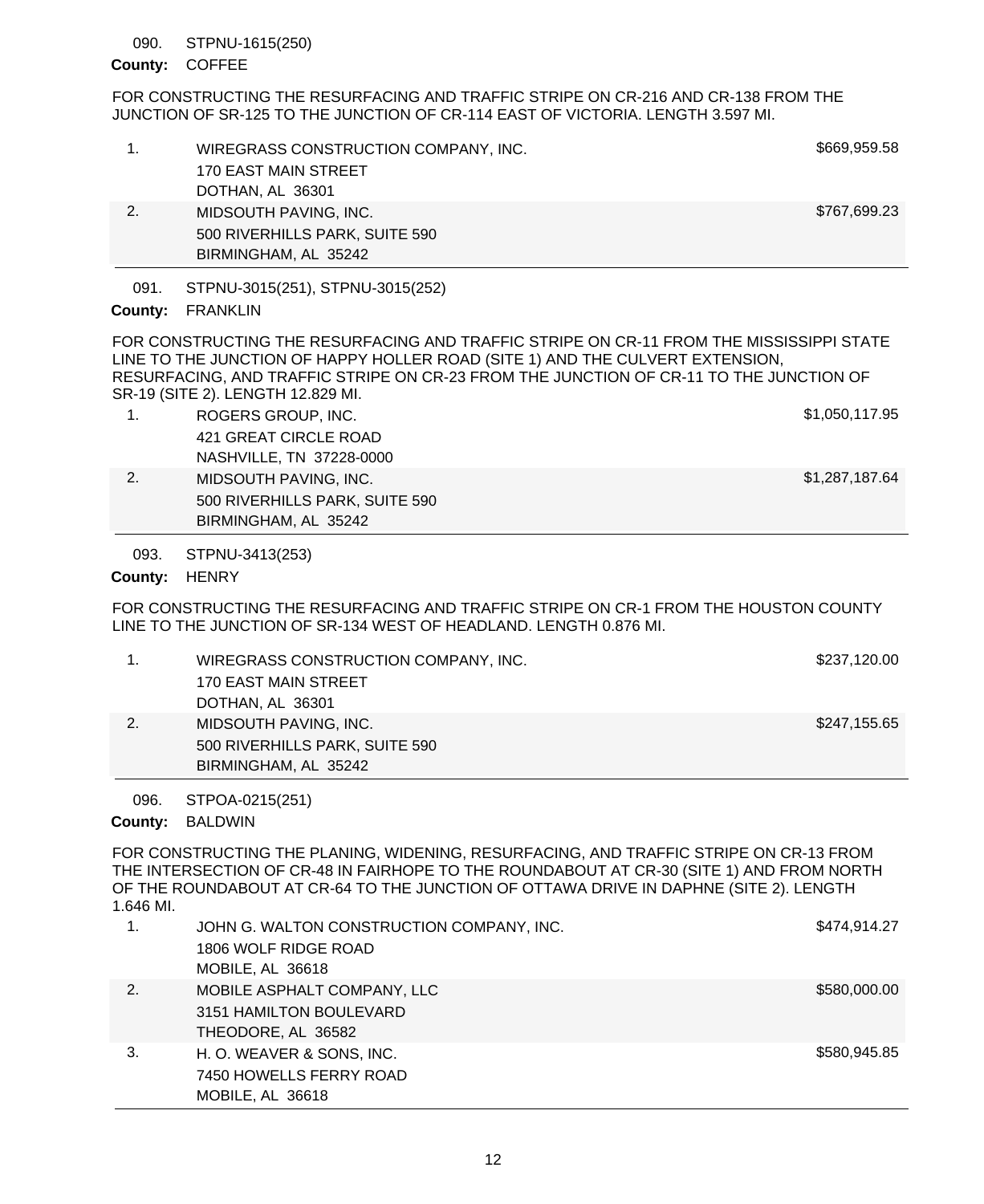#### STPOA-7440(600) 097.

## CALHOUN **County:**

FOR CONSTRUCTING THE RESURFACING AND DRAINAGE IMPROVEMENTS (PLANING, RESURFACING, DRAINAGE, TRAFFIC STRIPE, AND SIGNALS) ON SNOW STREET FROM THE INTERSECTION OF SR-21 TO THE JUNCTION OF SR-4 (US-78) IN OXFORD. LENGTH 0.741 MI.

| 1.   | MCCARTNEY CONSTRUCTION CO., INC. | \$1,616,250.18 |
|------|----------------------------------|----------------|
|      | 331 ALBERT RAINS BOULEVARD       |                |
|      | GADSDEN, AL 35901-0000           |                |
| 2.   | MIDSOUTH PAVING, INC.            | \$2,071,887.15 |
|      | 500 RIVERHILLS PARK, SUITE 590   |                |
|      | BIRMINGHAM, AL 35242             |                |
| 099. | TIDP-IM-I165(302)                |                |

County: MOBILE

FOR CONSTRUCTING THE PRECAST CONCRETE PAVEMENT SYSTEM ON I-165 (SOUTHBOUND SERVICE ROAD LEFT TURN LANES) JUST WEST OF THE INTERSECTION OF BAY BRIDGE ROAD (SR-16/US-90). LENGTH 0.121 MI.

1. MCELHENNEY CONSTRUCTION CO., LLC \$954,031.79 9408 BELLINGRAPH ROAD THEODORE, AL 36582

ST-057-001-003 103.

County: RUSSELL

FOR CONSTRUCTING THE CAPACITY IMPROVEMENTS (PLANING, RESURFACING, TRAFFIC STRIPE, AND SIGNALS) ON SR-1 (US-280) FROM NORTH OF THE JUNCTION OF PRICE ROAD TO THE SR-38 (US-280) / SR-1 (US-431) INTERCHANGE IN PHENIX CITY. LENGTH 4.288 MI.

| EAST ALABAMA PAVING COMPANY, INC.<br>11 OLD COLUMBUS ROAD<br>OPELIKA, AL 36804 | \$2,696,543.04 |
|--------------------------------------------------------------------------------|----------------|
| ROBINSON PAVING COMPANY, INC.<br>5425 SCHATULGA ROAD<br>COLUMBUS, GA 31907     | \$3,201,725.00 |

99-502-694-000-401 105.

FRANKLIN AND LIMESTONE **Counties:**

FOR THE MAINTENANCE BRIDGE PAINTING ON SR-24 AND SR-2 (US-72) AS INDICATED IN THE PLANS.

| 1. | S & D INDUSTRIAL PAINTING, INC.<br>1575 RAINVILLE RD.<br>TARPON SPRINGS, FL 34689           | \$217,800.70 |
|----|---------------------------------------------------------------------------------------------|--------------|
| 2. | ELITE INDUSTRIAL PAINTING, INC.<br>621 HIBISCUS STREET, SUITE 1<br>TARPON SPRINGS, FL 34689 | \$237,928.20 |
| 3. | P & H STUCCO & CONSTRUCTION, INC.<br>1705 SUNSET DR.<br>TARPON SPRINGS, FL 34689-0000       | \$244,422,00 |